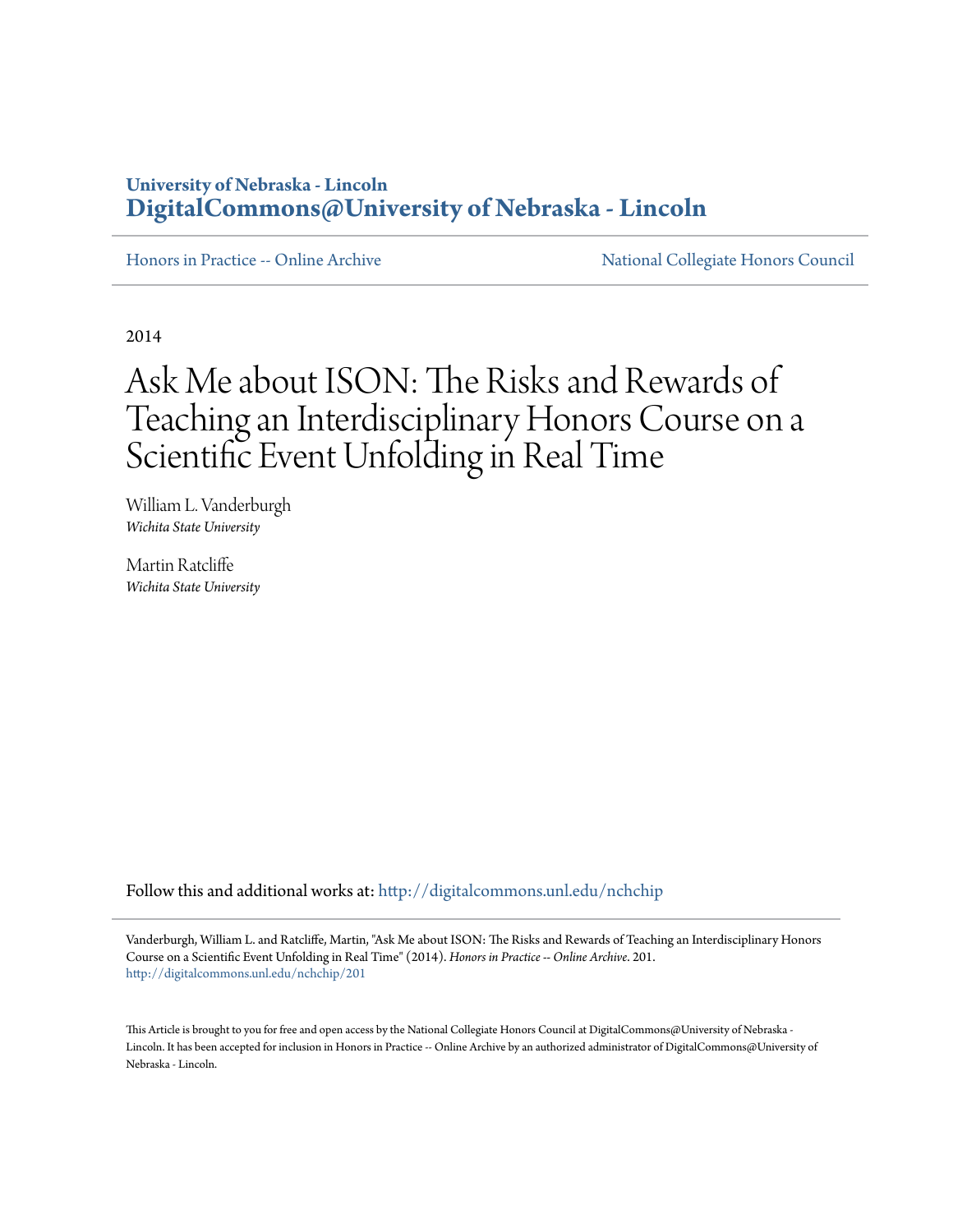# **Ask Me about ISON: The Risks and Rewards of Teaching an Interdisciplinary Honors Course on a Scientific Event Unfolding in Real Time**

#### **William L. Vanderburgh and Martin Ratcliffe**

**Wichita State University**

On September 21, 2012, two astronomers using a telescope in the Interna-tional Scientific Observing Network near Kislovodsk, Russia, discovered a comet that came to be formally known as C/2012 S1 and was popularly called Comet ISON. Just a year later, two honors instructors in Wichita, Kansas, found themselves teaching a course on Comet ISON that came to be formally known as Fire in the Sky and was popularly referred to as "the comet course."

The behavior of comets is notoriously difficult to predict. Nevertheless, even from its first detection Comet ISON showed signs of being an unusual and significant comet. Some commentators went so far as to predict that it would be "the comet of the century," bright enough to be seen during daylight, with a tail extending as much as a quarter of the way across the sky. This possibility was enough to inspire us, a planetarium astronomer (Ratcliffe) and a philosopher of science with an interest in the history of astronomy (Vanderburgh), to propose a co-taught honors course that would look at scientific, historical, philosophical and other topics raised by this interloper from the edge of the solar system.

The success of new interdisciplinary courses is never guaranteed. Especially considering that we were deliberately planning to "make it up as we went along," that is, to adapt what we were teaching to the weekly news about the performance of the comet, we did not dare to predict that ours would be the course of the century. The course turned out so well, though, that we believe other honors instructors could profitably borrow some of what we did in similarly styled courses even if they are not lucky enough to have sufficient advance notice of a potentially stunning comet.

Our course was about a scientific event unfolding in real time. The potential of such courses as honors-quality experiences is excellent; the degree of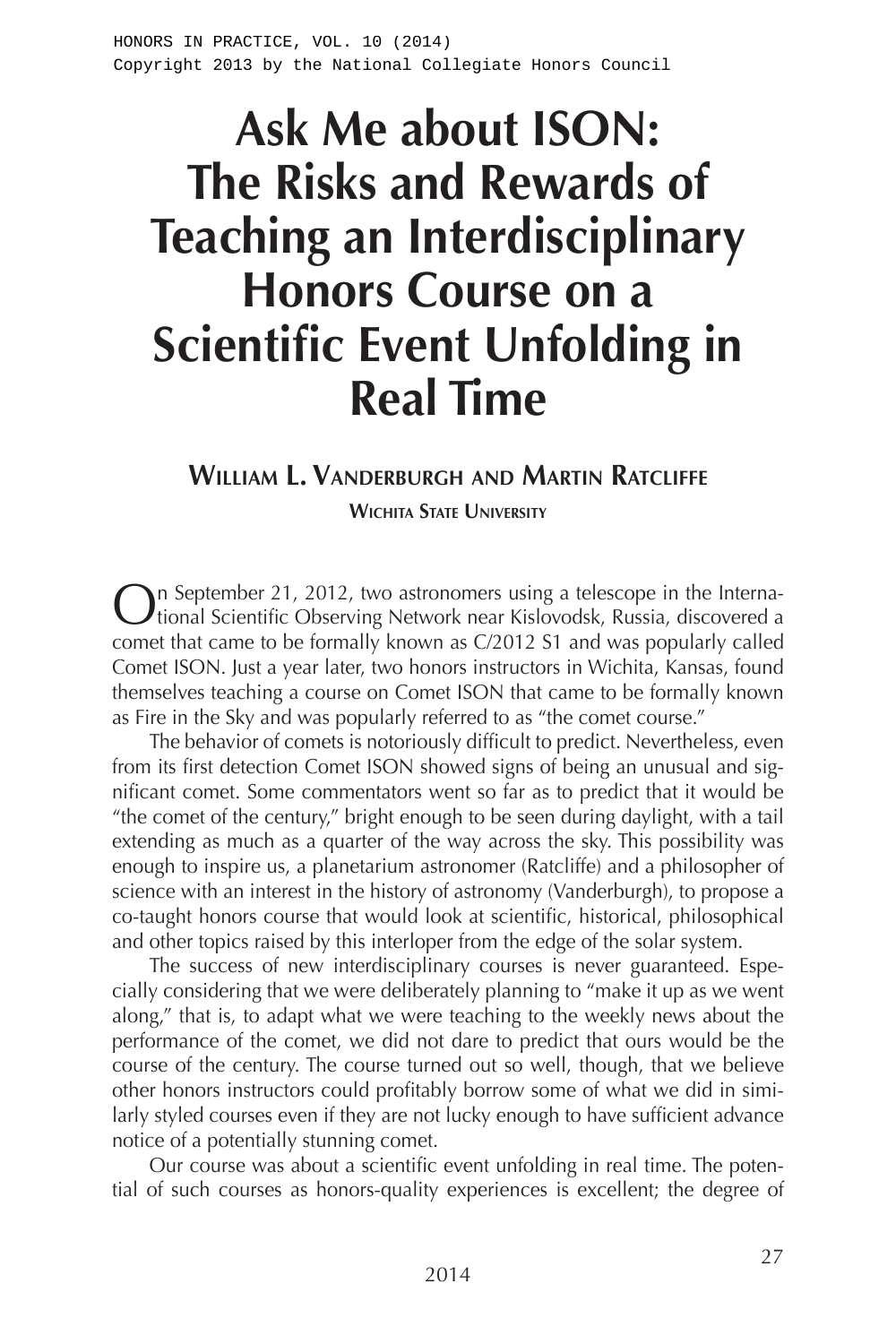excitement, the opportunities for learning, and the prospects for the course being truly memorable are all high. The risks are also high any time the outcome of a course depends on something outside of it, perhaps more so in the case of a scientific event that might or might not turn out as hoped and that might or might not conclude in a time frame that is convenient to the period in which the course is offered. With unpredictability comes the possibility of failure along with nagging questions about whether the students will like it and learn from it or whether the event under study will turn out in an interesting and productive way. In our course we attempted to mitigate these risks by being ready to adapt to any eventuality as the scientific event unfolded and by having enough supporting material that the course would be meaningful even if the event failed to live up to expectations. By designing the course to be interdisciplinary, we coupled the contemporary science of comets with coverage of comets in history and the history of astronomy as it relates to comets. Furthermore, we introduced opportunities to discuss some social, political, and philosophical dimensions of comets and comet research. Co-teaching the class helped to make this breadth of subject matter possible.

Any on-going scientific, political, economic, or sociological event could profitably be the focus of a course like this. An event that involves elements of a journey or that can be packaged as a journey of discovery would likely work best. If the timings work out with the rhythms of the semester, a journey gives a beginning-middle-end structure to the course and can create a sense of urgency and immediacy that in turn motivates student engagement with the material. Some examples might include a course on geology centered on a mountainclimbing expedition or the progress of a Mars rover, a marine biology course that tracks the progress of a sailing voyage or a submersible mission to an ocean trench, or a course on meteorology that follows a trek to the pole or storm chasers during tornado season. Any such scientific mission will have news coverage and a website; most likely these days it will also have online educational resources, blogs, Facebook pages, webcams and live-Tweeting of the event as it progresses.

### **SOME PRELIMINARY CONSIDERATIONS**

The title of the course, Fire in the Sky: The Comet of the Century, was borrowed from *Fire in the Sky* by Olsen and Pasachoff (1999), an elegant book about representations of comets and meteors in British art and literature in the eighteenth and nineteenth centuries. Ultimately we decided this book was only tangentially related to the course as we intended to teach it and that we therefore could not ask the students to purchase it. In fact, we were unable to find any existing books that suited our purposes. We relied instead on Internet resources, including webpages, news articles, blogs and even Facebook, which happened to have a well-curated and administered ISON group page. These kinds of sources added to the cutting-edge feel of the course and appealed to the millennial generation's proclivity toward electronic media although, in the end,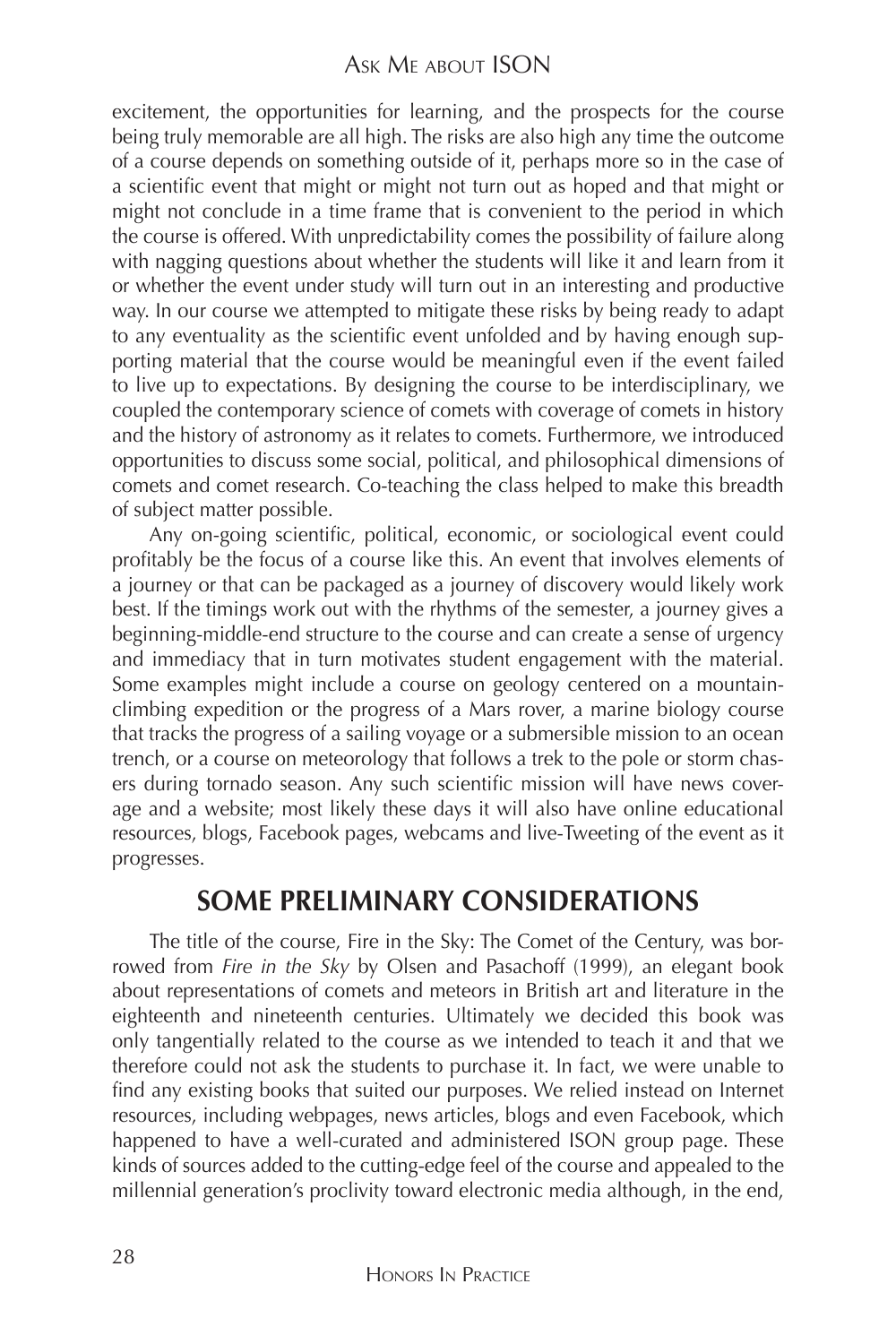#### William L. Vanderburgh and Martin Ratcliffe

students probably read somewhat less than we might have preferred in an honors course. They didn't seem to mind. In any case, many of the students became so interested in the topics of the course that they did their own explorations on the Internet, often sharing with us good articles or websites they discovered. An additional and unexpected benefit of relying on blogs and social media for a good deal of the course material was that students got to see scientists struggling to interpret the data and arguing with each other about it, giving a truer picture of the tentative, confusing and messy process of doing science than one usually finds in the cleaned-up versions presented in textbooks.

One novel administrative move we tried was to cross-list the course under two different HNRS course numbers, one for humanities general education credit and the other for natural sciences general education credit. Given the truly interdisciplinary manner in which the course was structured and taught, this double listing was an appropriate way to attract a greater number and broader variety of students; had we offered it only for humanities credit, humanities majors might not have taken it, and had we offered it for natural sciences credit, science and engineering majors would not have been able to take it. Unfortunately, this plan resulted in some snags given some baroque details of the general education program at Wichita State University; suffice it to say that our interpretation of the catalog was different from that of the advisors in one of the academic colleges, and they refused to count the course toward the requirement that one student had thought she was fulfilling. As we support that student's appeal to the Exceptions Committee, the honors program is exploring catalog changes in how its courses count toward general education so that this situation does not come up again.

Otherwise, the cross-listing strategy was indeed successful in attracting the number and breadth of students we were looking for. Another contributing factor to getting the enrollment we wanted was that we offered the course for upperdivision rather than lower-division credit. In an era when a great many honors students enter the university with a large number of college credits, lower-division honors courses are becoming less popular.

# **SAMPLE TOPICS AND APPROACH**

Our course covered a wide variety of topics, all tied in some way to comets. We discussed the development of astronomical theory from the ancient Greeks through the scientific revolution, in part to explain the interest and difficulty of doing astronomy and in part to illustrate how appearances of comets influenced crucial figures like Tycho Brahe and Johannes Kepler. Isaac Newton's theory of universal gravitation was an important topic to cover because it allowed us to discuss orbital mechanics and to introduce Halley's Comet, the periodic orbit of which Edmond Halley was first able to predict thanks to Newton's theory. After establishing the basic motions and fundamental structure of comets, we talked about other major comet appearances from the eighteenth through the twentyfirst century, including the public reactions to those events. From the 1980s until the present, quite a few interesting space missions have imaged comets and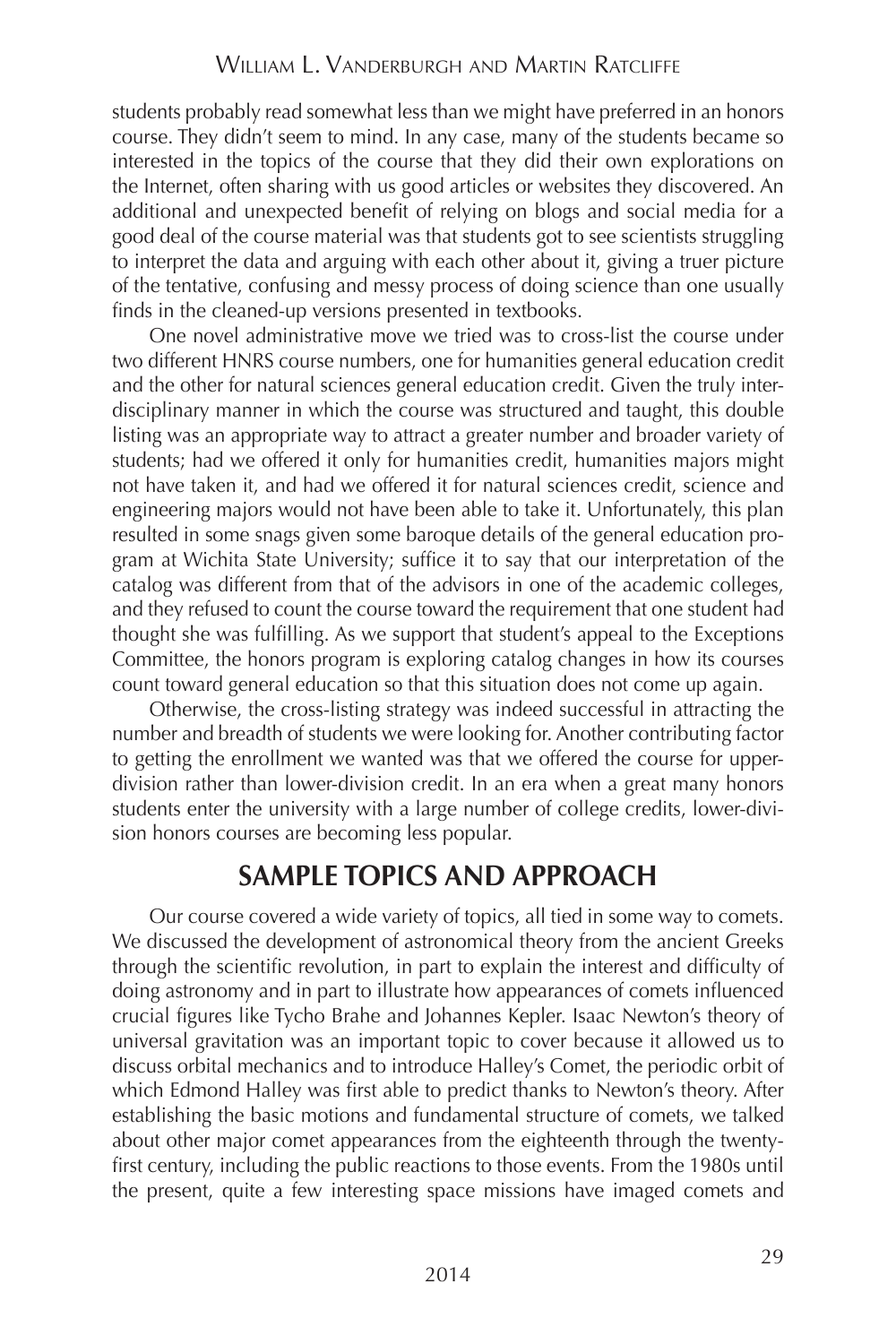even smashed spacecraft into them—Giotto, Deep Impact, and Stardust were just a few we discussed—and covering those space missions took us a couple of weeks. One of the guest lecturers we managed to schedule via Skype was the chief American scientist from NASA's Jet Propulsion Laboratory on the joint European Space Agency/NASA Rosetta mission, which will land a probe on a comet in 2014. Although we happened to have a personal contact that helped make this possible, scientists on federally funded projects are generally required to do public outreach in order to meet the "broader impacts" requirement of their grants, so it is worth asking. At least once a week we also gave an "ISON update," reviewing the latest news about the comet, including a discussion by one of us (Ratcliffe) of locally photographed images of the comet. Sometimes the ISON update lasted ten minutes; sometimes it took the whole class period.

The class often felt like playtime; we joked with the students that we could not believe they were earning academic credit for having so much fun. In truth, though, the fun was an important part of the course, promoting both camaraderie among the students and attachment to the subject matter. It is easy to overlook this emotional component of learning, but, as we learned, including opportunities for it makes a significant difference. Along the same lines, we used the honors program's funding to purchase t-shirts for all members of the class. The front of the shirt had the honors program logo while the back had the studentsuggested slogan "Ask me about ISON" above a stylized picture of a comet. This small gesture, while not a serious expense for the honors budget, created a great deal of goodwill and excitement among the students while also providing some nice advertising for the honors program. For similar reasons, we took a break in the middle of the semester to watch the Bruce Willis movie *Armageddon* during class. The movie itself was even worse than we had remembered from seeing it at its release in 1998, but it gave the students an opportunity to apply what they had learned so far and give sophisticated critiques of everything the movie got wrong about comets and comet deflection.

### **OTHER THOUGHTS**

We knew from the beginning that engaging students with the science was going to be an important aspect of the course. Fortunately, one of us (Ratcliffe) has a home observatory and therefore was able to invite the class to come view the comet for themselves. The fact that this viewing occurred very early on a very cold morning probably contributed to some class bonding. We were able to capture digital photographs of ISON and another comet (Comet Lovejoy) that happened to be in the morning sky at the same time as well as to look through a large telescope at Jupiter and its moons. A few students had sufficiently good eyesight that they were able to see a faint fuzzy patch when they pointed binoculars at Comet ISON.

Other instructors who try an interdisciplinary course like this one might not have access to a telescope of their own. However, on many campuses it should be possible to track down amateur stargazers or professors in the astronomy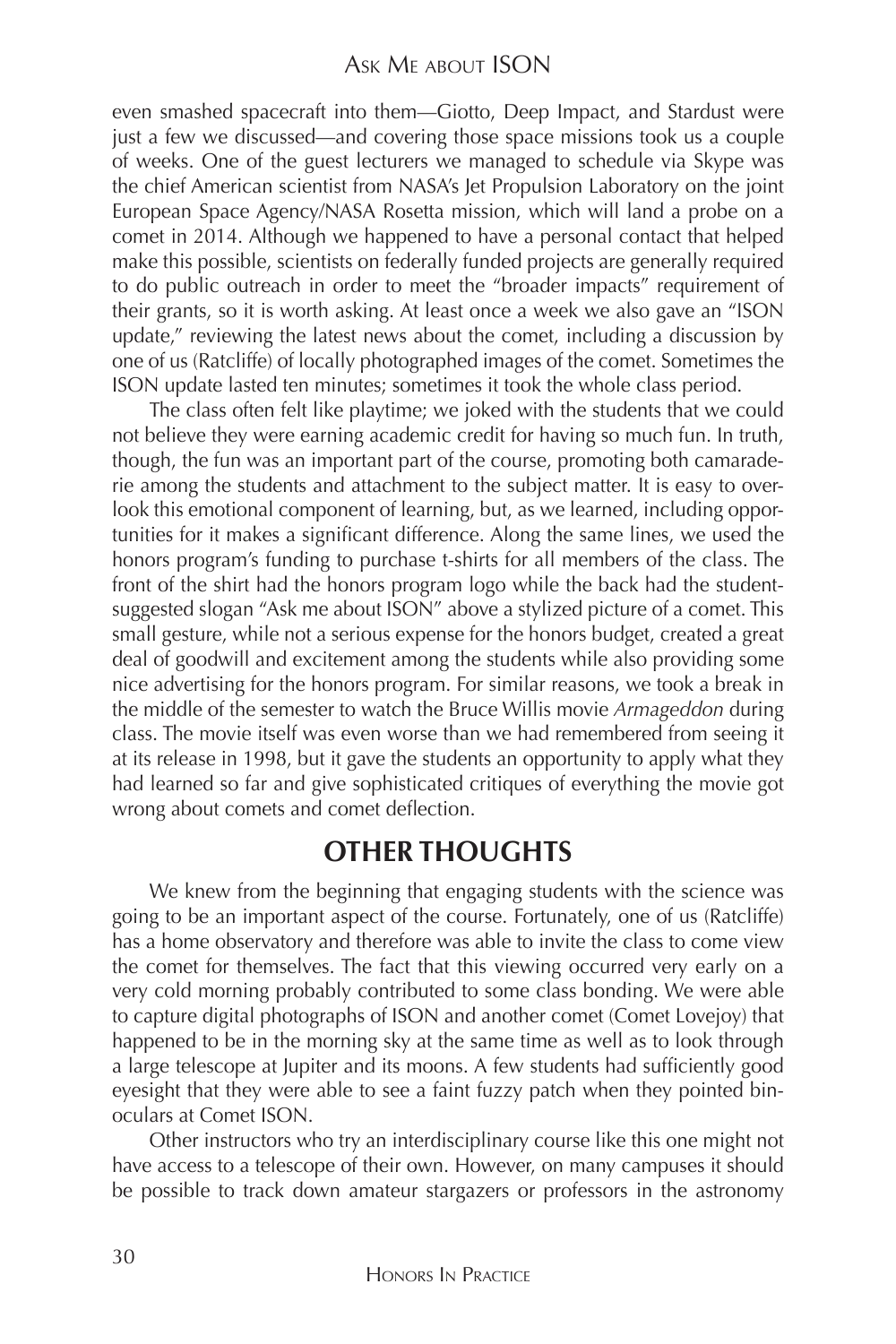program who would be willing to share their time and expertise. If the university operates an observatory, a visit should be possible. Other options for direct engagement with the science include local public observatories and planetariums. Courses not focused on astronomy could arrange laboratory tours in relevant sciences and/or trips to science centers, nature centers, or even a local Extension Office. Making this extra effort to engage the topic outside of the classroom is one way to make the course a true honors experience.

Another way we were especially fortunate was that one of us (Ratcliffe) had gone on observing trips to Kenya and Australia to photograph Halley's Comet in 1986 when he worked as a lecturer for the Armagh Planetarium and Observatory in Northern Ireland. His personal reflections, photographs, and observing logs added immeasurably to the students' appreciation of the excitement and difficulty in taking astronomical photographs of such faint and fleeting objects.

In an honors course built around coverage of a scientific event as it is happening, incorporating some history of science is a good idea. If the current event does not turn out as hoped, looking back to the history can provide context, suggest additional topics of discussion, and—let's face it—help fill the time left in the semester. The failure of a scientific experiment or idea can be turned into a valuable learning opportunity, affording an occasion to work through in detail, via a real-life application, how science actually works: it shows how scientists adapt to new information, setbacks, and observations that contradict prior expectations; it shows how theories, assumptions, questions and answers can all change over rather short time scales in the face of new data and theoretical developments; and it provides a lesson in the capriciousness of the natural world and of the scientific process. Besides painting a better picture of how science works, valuable in itself and an inspiration for students to try out some undergraduate research of their own, the possibility of failure encourages students to be circumspect in expressing hopes for how research might turn out.

## **THE MAJOR ASSIGNMENTS**

One of the interesting features of comets is that they sometimes collide with other solar-system bodies, including planets. Our course included discussion of the impact of the twenty-one fragments of Comet Shoemaker-Levy 9 with the planet Jupiter, including the images taken by the Hubble Space Telescope that were released to the public more or less as the impacts were happening, a scientific first that captivated the public in 1994. This discussion allowed us to raise the theme of the public communication and reception of science, which became part of a signature assignment later in the course (see below). The Chelyabinsk meteor that exploded in the skies over Russia on February 15, 2013, the impressive effects of which were recorded by many video devices and were posted widely on social media, provided a nice segue to discussion of Earth impacts. These included the Tunguska Event (an atmospheric explosion in 1908 that flattened 2,000 km<sup>2</sup> of remote Russian forest that was attributed to the impact of an asteroid or comet) and the Chicxulub crater (the remnant on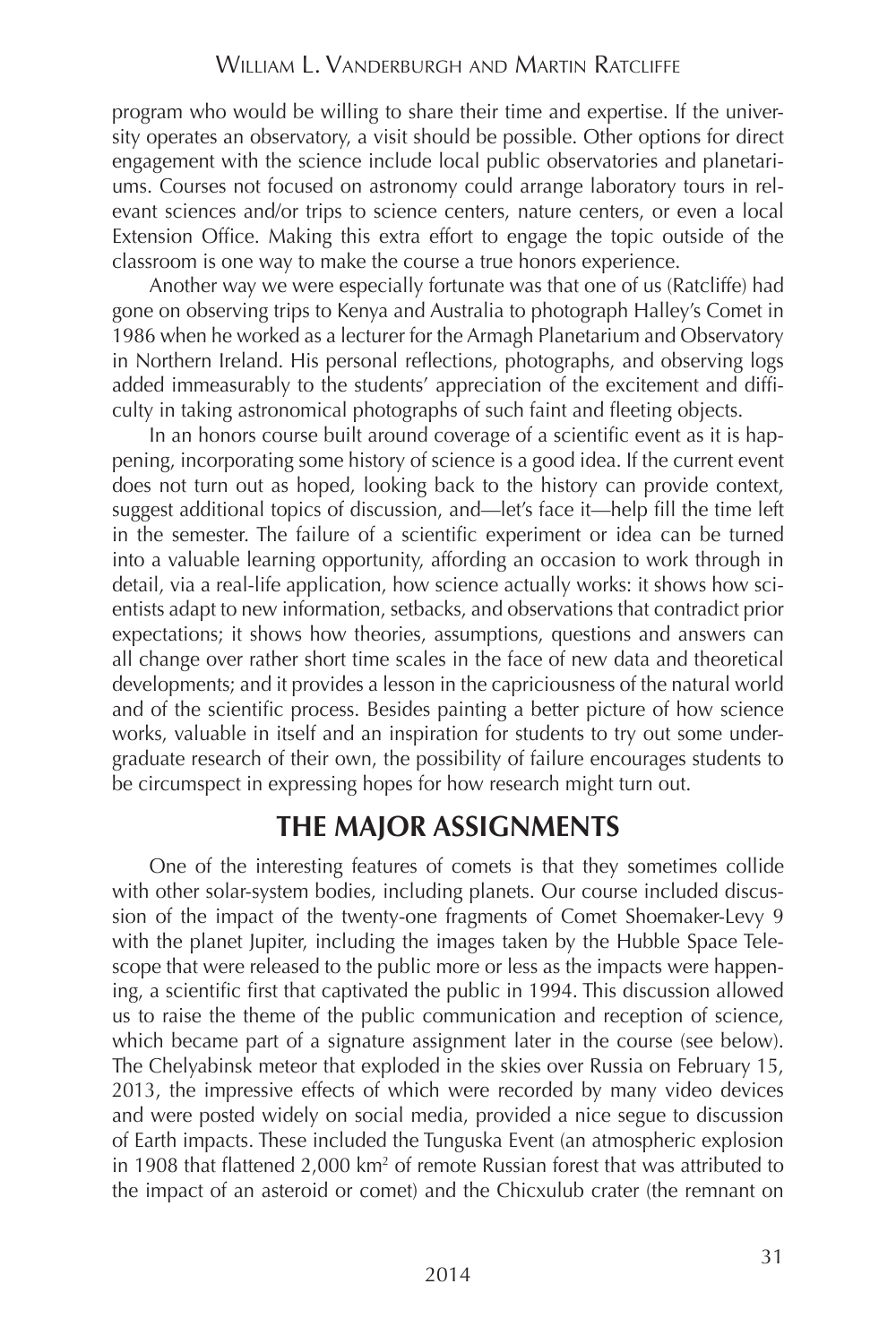the Yucatan peninsula of the asteroid or comet impact sixty-six million years ago that likely caused the dinosaur extinction). There is also some speculation that most of Earth's water was delivered by comet impacts in the very distant past.

These impact stories led us to current proposals that humans need to build robust "detect and deflect" schemes for so-called Near Earth Objects that could potentially impact the Earth. The proponents of such schemes talk about "city killers" and "civilization enders" and argue that, while the odds of such an impact in the immediate future might be low, it will inevitably happen again at some time in the future, and they suggest that it would be a wise investment to build such schemes now in order to be ready to prevent the end of civilization if we can. As it turned out, the United Nations held a conference to discuss potential asteroid and comet impacts on Earth in the middle of the semester in which we taught the course, a coincidence that helped turn what might have seemed a merely academic discussion into a study that had real-world relevance.

The topic of Near Earth Objects probably includes enough material by itself for an honors course. We touched on such matters as the science of impacts; ways to detect astronomical bodies that could hit the Earth; ways to deflect or destroy such potential impactors; the ethics of trying/not trying such schemes; the public funding of science; the politics related to national governments, international organizations, or private groups taking responsibility for dealing with such a global threat; and how the answer we give about dealing with Near Earth Objects should shape our responses to other kinds of global threats such as poverty, pandemics, and climate change.

Given the large number of diverse sub-topics relating to Near Earth Objects, we had an ideal opportunity to make this section of the course the students' responsibility to research and present. They worked individually or in pairs on parts of the topic and then made a whole-class presentation during which each person or team reported on the sub-topic they had researched. In preparation, the students met together outside of class for several hours on several occasions. During these meetings they assigned sub-topics, discussed presentation strategies, compared research notes, asked each other questions, and planned the presentation itself. Each student thus became an expert on a sub-topic, became familiar with the other topics, and got practice working in teams. The next class period after the long presentation was devoted in its entirety to a free-form discussion in which the students, with some tough Socratic questioning by the instructors, tried to decide the question of whether or not the United States ought to use taxpayer funds to build a "detect and deflect" program for Near Earth Objects. This class was originally conceived as an Oxford-style formal debate, but during the preparation period the concept evolved so that instead it ultimately resembled the kind of discussion that an expert panel at the National Science Foundation might hold to decide an important strategic question about what kinds of scientific projects to prioritize for funding. In all, this assignment was very successful, one that we would repeat again in similar form in other classes. In general such an assignment would work well in any course structured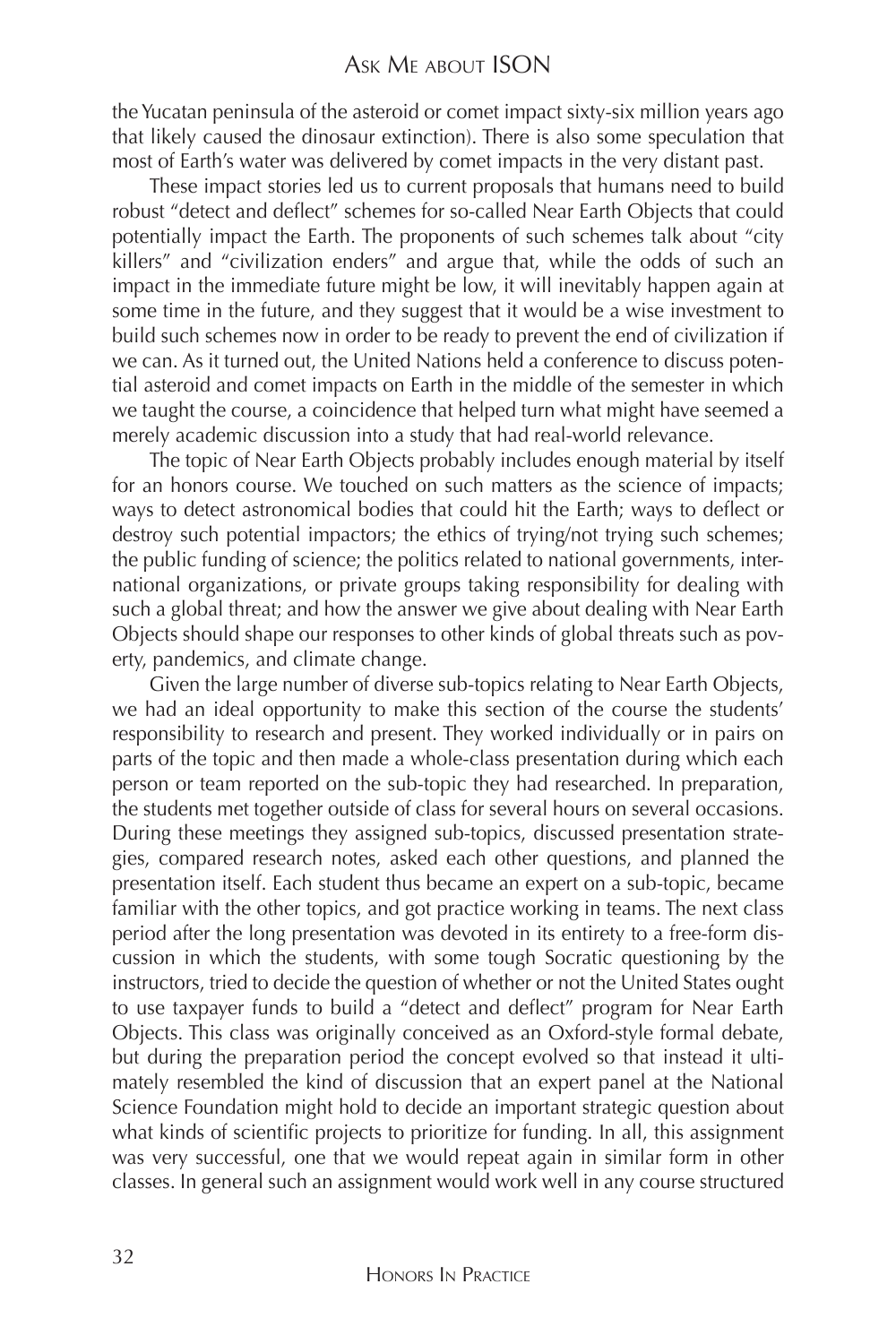around a current scientific episode since the question of the public funding of science can be raised in relation to any specific science.

Earlier in the course, after completing the section on the history of astronomy, we asked each of the students to choose a unique "comet in history," research it, and give a five-minute presentation about it. We held several presentations at the beginning of each of four consecutive class periods so that not just the instructors were presenting all the time, the students got comfortable with talking in class, and we could cover material that might have seemed somewhat repetitive had the instructors presented it all.

The other major assignment, due at the end of the semester, was an analysis in essay form of popular accounts of Comet ISON. Here is the assignment prompt we used:

This assignment challenges your analytical and critical skills as applied to the topic of "communicating science to the educated but non-expert public" with specific reference to the popular news coverage of Comet ISON. Find three popular articles about Comet ISON, from its initial discovery to now. (Completing the assignment may be easier if you choose longer rather than shorter target articles. In your list of sources, give full citation information including a URL if available.) Analyze each article in turn; comparing and contrasting them among themselves is acceptable but is not required. Go into detail about the strong and weak points of each article. Consider such factors as accuracy, sensationalism, relevance, clarity, level of explanation, ways the author generates and sustains interest, word choice, writing level, the use of metaphors and analogies, the use of story, the use of quotations and expert testimony, the use of images and illustrations—or any other factor that is relevant to judging the quality of the work.

The papers we received from the students were of good quality and were genuinely interdisciplinary. Humanities students were able to apply their skills in textual analysis to a topic area with which they had had limited previous experience, and natural science/engineering students had an opportunity to reflect on effective ways of communicating technical information to non-expert audiences. We also offered a bonus assignment in which students were asked to write their own 500–1000 word article explaining Comet ISON to a popular audience. Only a few students had time at the end of the semester to complete the bonus assignment, but the ones who did so turned in nearly publishable work. If we were to offer such a course again, we would make this a regular assignment rather than a bonus assignment, and we would place it earlier in the semester.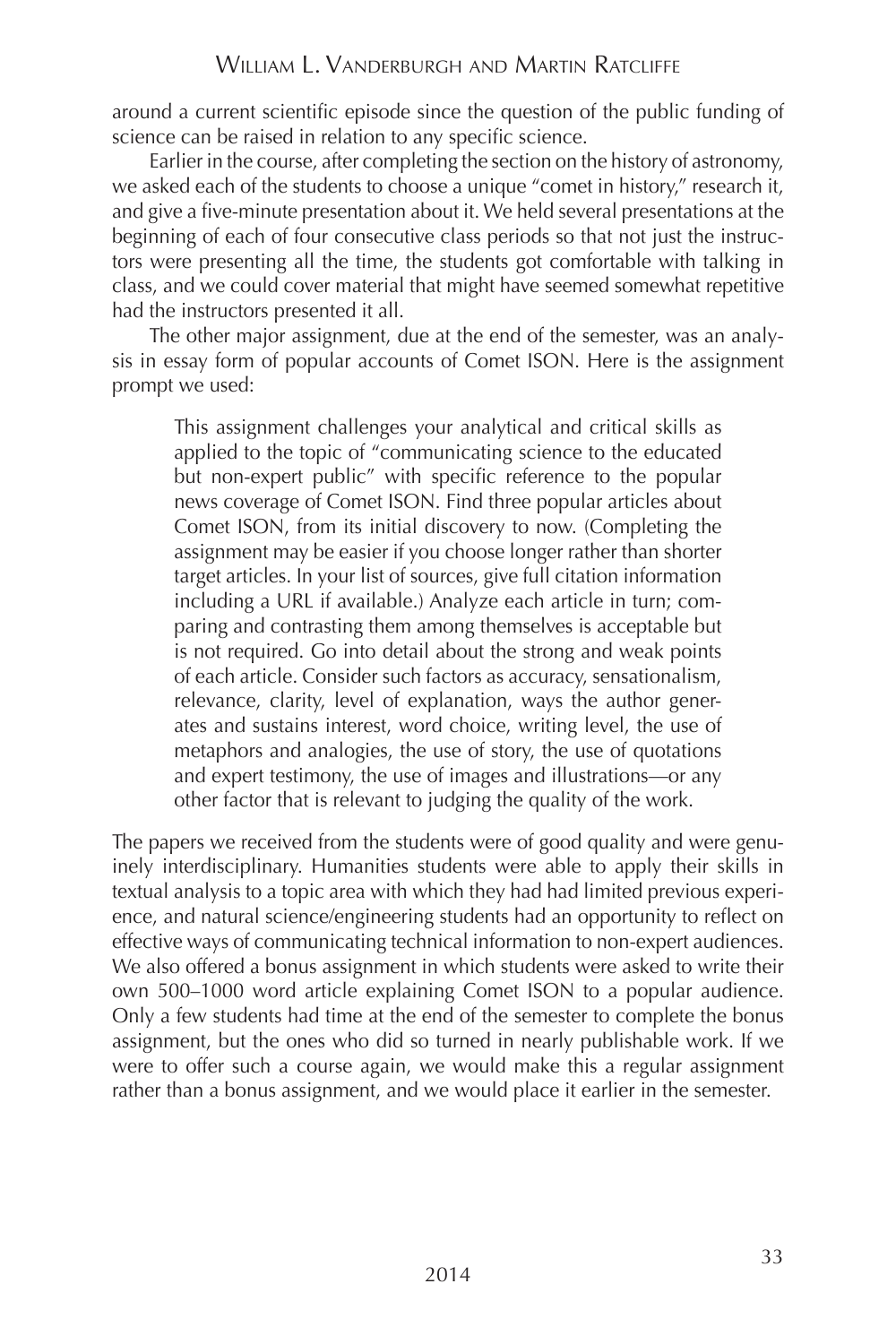#### Ask Me about ISON

### **CONCLUDING REMARKS**

At the end of the semester we stopped to marvel what luck it was that Comet ISON reached perihelion on Thanksgiving Day, with just two class periods left in the semester. The comet fizzled. It was brightening wonderfully as it approached the Sun but then started fading just before it disappeared behind the occulting disk of the SOHO spacecraft that was recording its journey. It emerged from perihelion as a mere puff with no bright central nucleus. We had some moments of excitement later when it seemed to brighten again, but the online articles about a "zombie comet" back from the dead turned out to have been overstated. Still, the open discussion and disagreement between experts on the ISON Facebook page revealed the real human process of science in a way no textbook could have conveyed. After its closest approach to the Sun, ISON never became bright enough to see with the naked eye, let alone to be considered the comet of the century. We were in touch by email with our students throughout the day while all this was happening, and several of them were quite distraught by the turn of events.

What would we have done had we built the course around a comet that had fizzled a month or two earlier in the semester? The truth is that the course would have gone well anyway, with more than enough comet-related material to fill a semester. Some of the excitement of anticipation would have been lost, but the opportunities for learning would have been just as good. For example, had the comet fizzled earlier in the semester, we could have spent more time on impact threats, space mission design, and understanding the origins of the solar system as well as on literary and artistic responses to comets and the social/ political stories to which they become attached. Also, since there is often more than one comet in the sky, we could have given more attention to other current or recent comets.

Before we left for Thanksgiving break, we took a class opinion survey about how ISON would perform. None of us voted that it would fizzle although we all recognized that the possibility existed. In the class period after Thanksgiving, we were able to use our survey results to talk about how biases can skew scientific predictions.

This course was a peak experience for both the instructors and the students. Part of its success can no doubt be attributed to the high degree of prior interest in the subject that the instructors and students shared. The instructors' enthusiasm for the material surely did help motivate the students, and the uncertainty of the comet's fate made this science story more immediate and interesting than some other topics might have been. Other contributions to the success of the course were the opportunities for fun, for students to take responsibility for teaching part of the course themselves, for assignments that required deep engagement with the content while working together with other students, and for meaningful out-of-class experiences related to the material. We recommend such opportunities for any honors course. However, the most important factor contributing to the success of our course was that it engaged a significant real-life event, while it